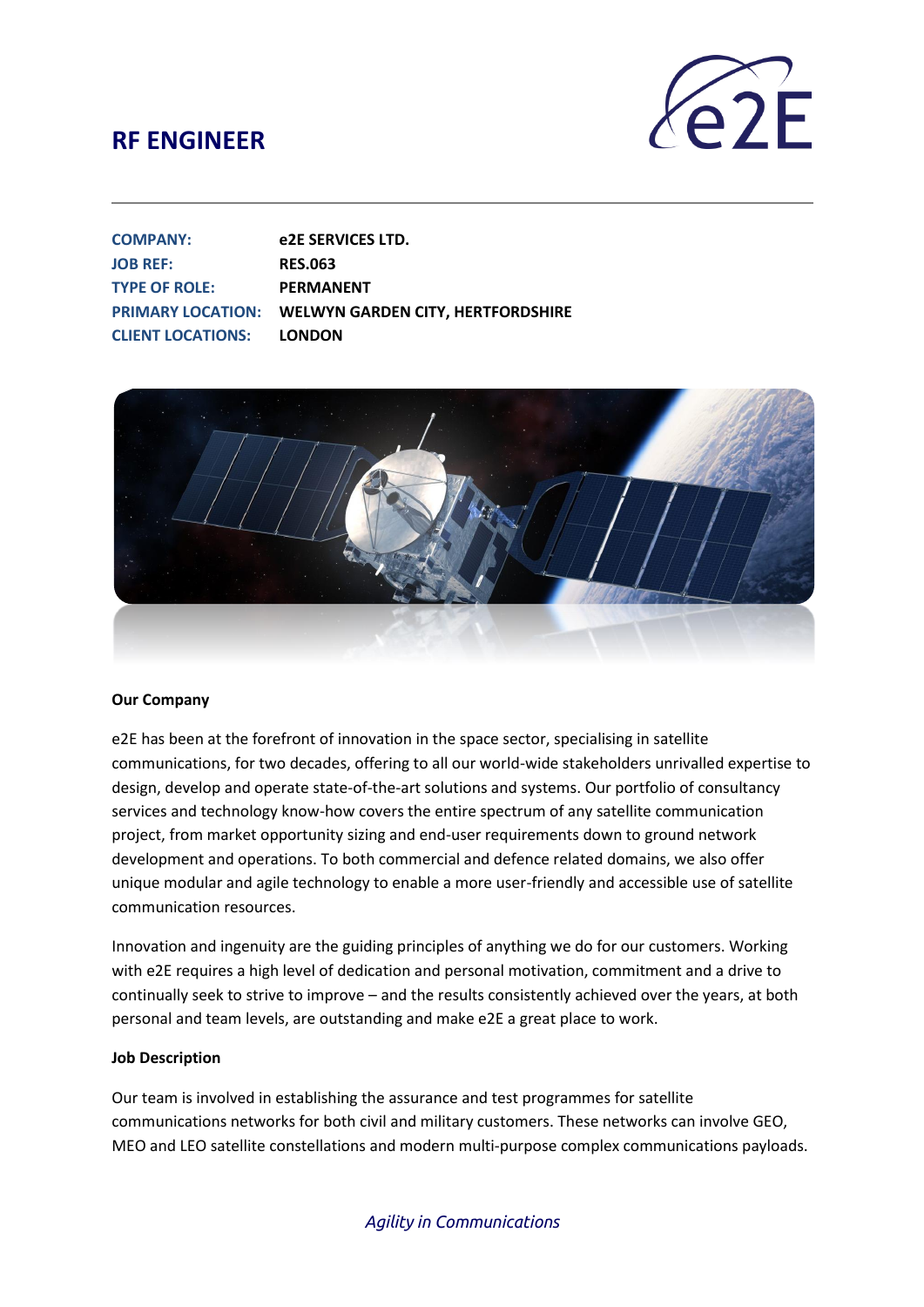

Our team supports the testing and validation of our clients' ground segment operations, ranging from hands-on configuration of RF gateways and satellite simulators to running test campaigns for new features and devices. Additionally, e2E have a history of helping our customers procure the next generation of land and maritime terminals and managing the integration of these systems on platforms for use in the most challenging of environments.

e2E requires an excellent understanding of RF communications and a good appreciation end user devices. The successful candidate will have system level breadth and trouble-shooting depth. This interesting and varied and hands-on work requires both test systems and systems engineering knowledge.

The successful candidate is ideally expected to be able to demonstrate experience of many - but not necessarily all - of the following skills, experience and responsibilities.

#### **Key Responsibilities**

- Oversee design and layout of communications hardware; configuration of RF / gateway devices and satellite simulators / tools.
- Managing reference test beds and associated facilities.
- Development and execution of VV&T (Validation, Verification and Testing) test cases which will incorporate IP-based service networks, ground systems and satellite radio networks.
- Identifying and troubleshooting system communication paths, capacity performance and network devices as well as conducting post-test data analysis and reporting.
- Creation of test reports to document issues and assist development with the investigation and resolution of issues.
- Review/comment on 'testability' issues, obvious design flaws, anticipate data collection points and develop plans for and conduct anomaly test and analysis as required.
- Assist with the design, development and preparation of strategies and plans; assist with specifying environments, facilities and equipment for complex satellite networks.
- Constructively contribute to, and otherwise support, the development of other associated elements and activities.

#### **Skills, Character and Experience**

- Experience in a RF environment ideally gained in via a satellite communications operator.
- Experience in creating test procedures / cases / scripts in one or more of: satellite payloads (classical communications), ground systems, mobile and satellite radio networks, service networks or IP networks.
- Willing to travel nationally and internationally where required (project dependent, short durations for example to support test execution campaigns).
- To be able to work as an integral member of a highly focused team; a team player who is self-motivated and enthusiastic even when under pressure.
- Experience in testing and/or fault analysis and faulting tools.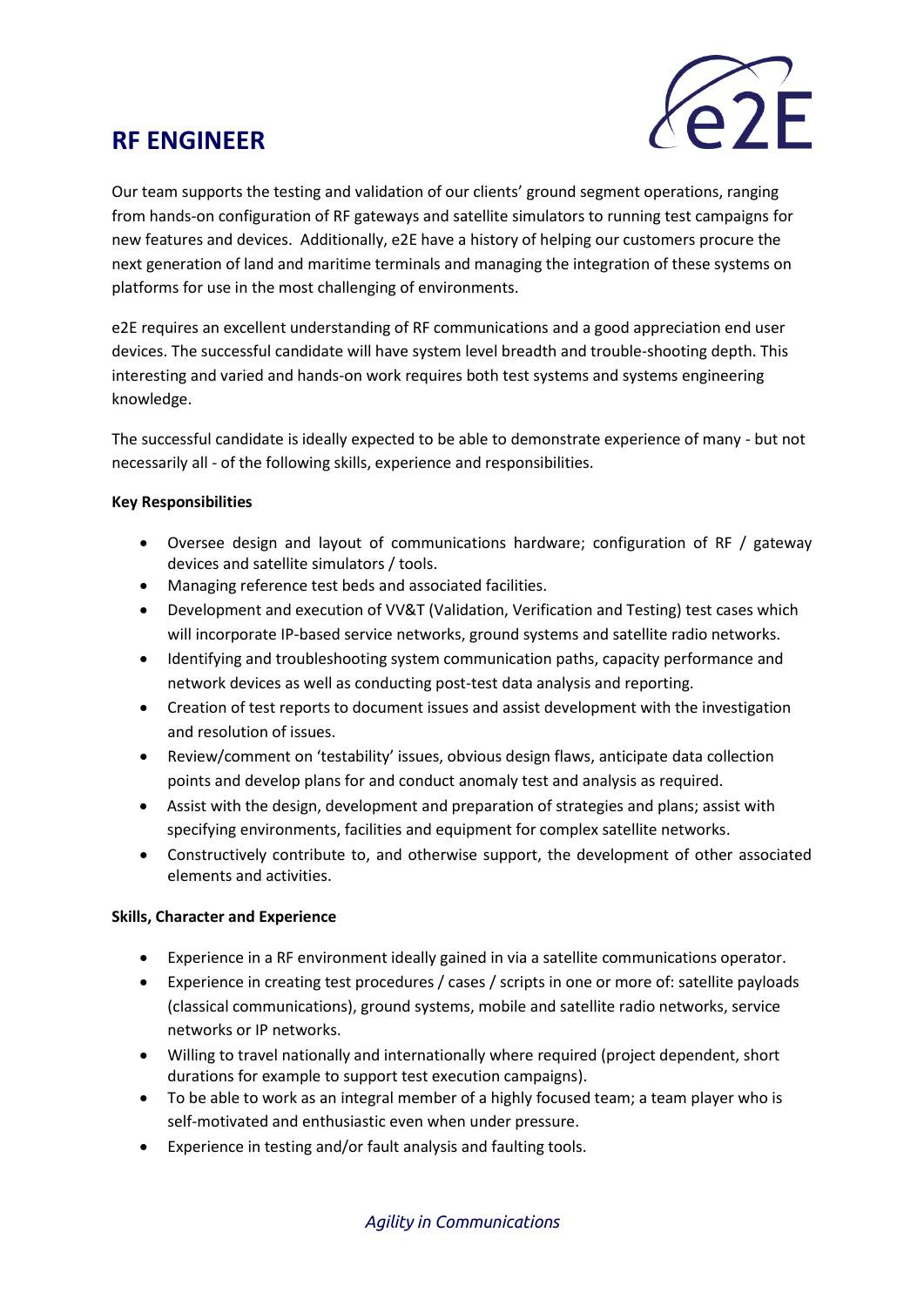

- Good customer-facing and communication skills with ability to produce and present clear, concise and unambiguous presentations to customers and other clients
- An ability to develop innovative solutions to defined problems; adaptable to new requirements and changing priorities.
- Awareness of both commercial and technical issues.

### **Essential**

- A sound technical engineering background.
- Graduate with a good Honours or Masters university degree or other qualification in a space / engineering discipline or STEM subject; equivalent qualifications and/or experience will be considered as an alternative.
- Good knowledge of satellite communications systems design ideally including a good understanding of access technologies, signalling protocols, antenna design and propagation.
- Understanding of RF propagation theories and associated experience of ground station RF equipment, ideally to include experience of RF circuits, RF systems design and test (including simulators/tools).
- Experience of producing communications link budget analysis and design.
- Understanding of end user terminals / devices.
- Understanding of satellite system design and modern digital modulation techniques
- An appreciation of systems engineering processes, particularly those related to test activities and operational environments.
- Knowledge or experience of on-board processing payload systems.
- An interest in the space sector and role; a genuine willingness to learn.
- Strong work ethic with a desire to grow knowledge both through mentoring and independently.

#### **Desirable**

- Experience or knowledge of space system network design and architecture.
- Previous involvement in VV&T test campaigns: executing tests, collecting and analysing data from tests, communicating results and anomalies to test management; experience to have been gained in one or more of system end-to-end testing, stand-alone/integration testing, factory acceptance testing or operational networks.
- Signal processing knowledge and DSP experience.
- Experience of IP / networking protocols and devices; a basic knowledge of Linux operating system would be an advantage as would some software coding experience (e.g. Python).
- Excellent writing and reporting skills and the ability to relay information to clients through both presentations and formal test reports.
- Experience with ESA project processes / familiarisation with ECSS and other standards.
- Experience of office tools (e.g. Outlook, Word, Excel, PowerPoint).
- Desirable to have experience of specialised analysis, simulation and system modelling/testing tools (e.g. MATLAB/Simulink).